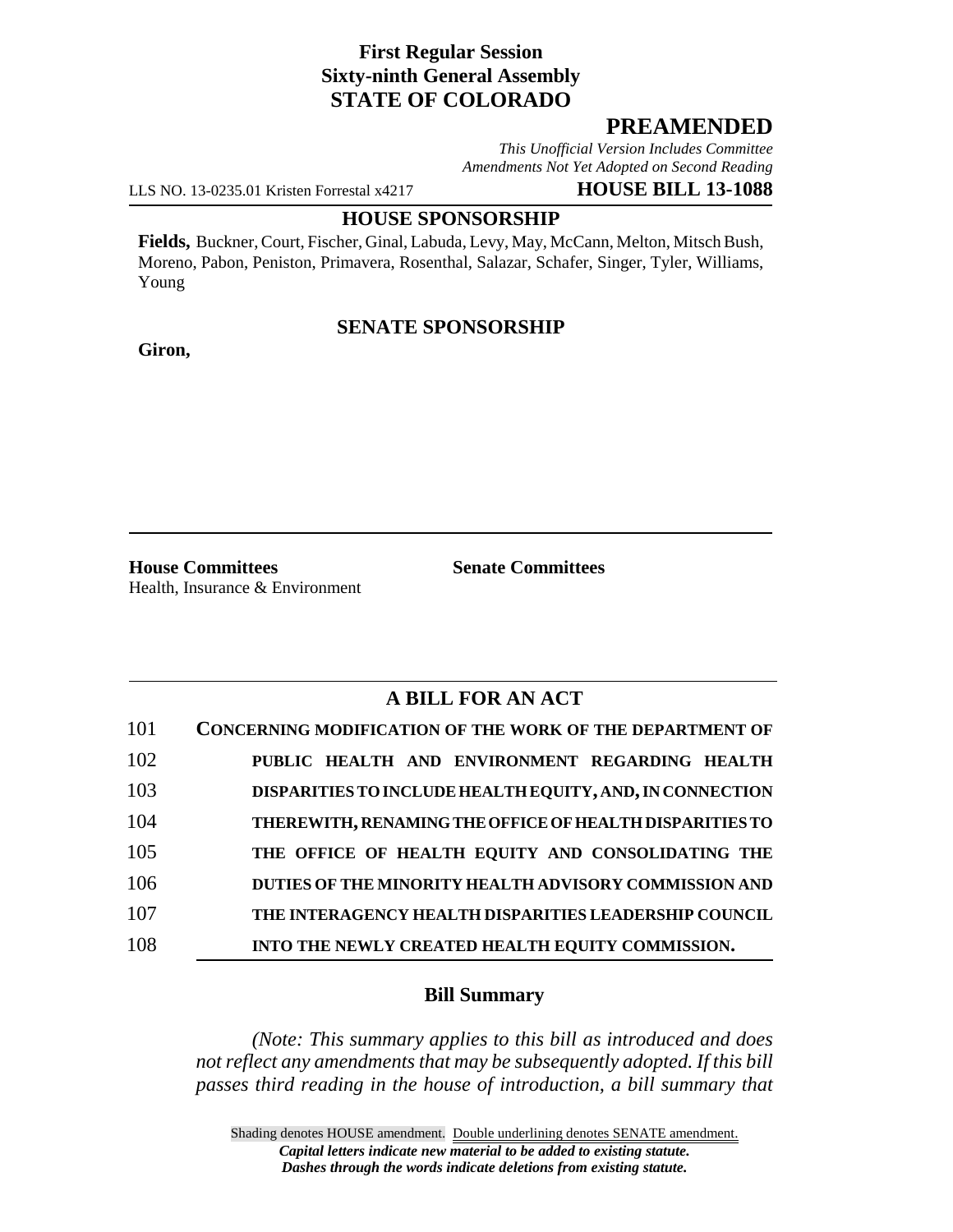*applies to the reengrossed version of this bill will be available at http://www.leg.state.co.us/billsummaries.)*

The bill changes the name of the office of health disparities in the department of public health and environment to the office of health equity (office) and adds duties to the office that include promoting health equity and including more diverse groups that may be affected by health equity and health disparity issues. The bill also replaces the minority health advisory commission with the health equity commission (commission). The purpose of the commission is to serve as an advisor to the office on health equity issues. The commission representation is changed from 13 to 15 members and includes the executive directors of the department of human services and department of health care policy and financing. The members of the commission must represent diverse populations in Colorado that include those whose health equity may be affected due to ethnicity, sexual orientation, gender identity, disability, and socioeconomic status and also must have expertise in at least one specified area. The commission's new duties include coordination of the departments' health equity efforts and health disparities grant program and strengthening partnerships with communities impacted by health disparities. The bill changes the sunset review date of the commission from 2017 to 2023.

| $\mathbf{1}$   | Be it enacted by the General Assembly of the State of Colorado:  |
|----------------|------------------------------------------------------------------|
| $\overline{2}$ | <b>SECTION 1.</b> In Colorado Revised Statutes, 25-4-2201, amend |
| 3              | $(2)$ ; and <b>add</b> $(1.5)$ and $(3)$ as follows:             |
| $\overline{4}$ | <b>Legislative declaration.</b> (1.5) THE GENERAL<br>25-4-2201.  |
| 5              | ASSEMBLY HEREBY DETERMINES AND DECLARES THAT:                    |
| 6              | (a) UNDERSTANDING THE ROOT CAUSES OF HEALTH DISPARITIES          |
| 7              | INCLUDES RECOGNIZING THAT HEALTH STARTS IN OUR HOMES, SCHOOLS,   |
| 8              | AND COMMUNITIES;                                                 |
| 9              | (b) VULNERABLE POPULATIONS THAT ARE CURRENTLY IDENTIFIED         |
| 10             | BY RACE, ETHNICITY, SEXUAL ORIENTATION, GENDER IDENTITY,         |
| 11             | DISABILITY STATUS, AGING POPULATION, AND SOCIOECONOMIC STATUS,   |
| 12             | AMONG OTHERS, EXPERIENCE POORER HEALTH STATUS OUTCOMES; AND      |
| 13             | (c) MOUNTING EVIDENCE DEMONSTRATES THAT FACTORS SUCH AS          |
|                |                                                                  |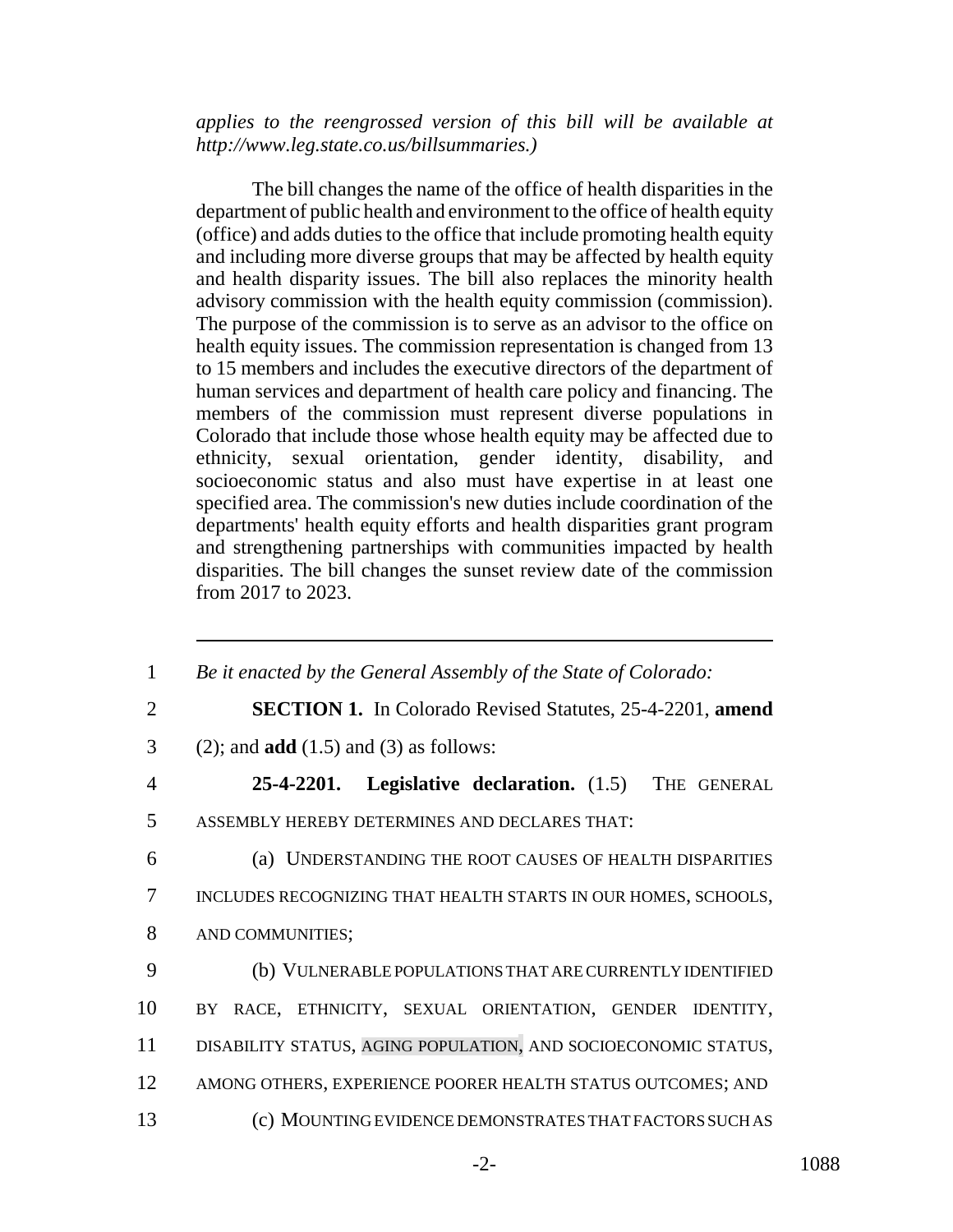ECONOMIC, PHYSICAL, AND SOCIAL ENVIRONMENT PLAY A SIGNIFICANT ROLE IN HEALTH, AND IF ADDRESSED, CAN CREATE BETTER HEALTH OUTCOMES.

 (2) Therefore, the general assembly hereby declares that it is in the best interests of the state to establish a health disparities grant program to provide prevention, early detection, and treatment of cancer and 7 cardiovascular and pulmonary diseases to minority UNDER-REPRESENTED populations.

 (3) THE GENERAL ASSEMBLY FINDS THAT MODIFYING THE DUTIES AND STRUCTURE OF THE OFFICE OF HEALTH DISPARITIES TO BECOME THE OFFICE OF HEALTH EQUITY REFLECTS THE RECENT ADVANCEMENTS IN THE FIELD OF HEALTH BY BROADENING THE SCOPE OF THE OFFICE TO INCLUDE THE ECONOMIC, PHYSICAL, AND SOCIAL ENVIRONMENT, AND OFFERS A MORE INCLUSIVE APPROACH TO ELIMINATING HEALTH DISPARITIES FOR ALL COLORADANS.

 **SECTION 2.** In Colorado Revised Statutes, 25-4-2202, **amend** (1) and (4); **repeal** (2); and **add** (3.5), (3.7), and (4.5) as follows:

 **25-4-2202. Definitions.** As used in this part 22, unless the context otherwise requires:

20 (1) "Commission" means the minority health advisory HEALTH EQUITY commission created in section 25-4-2206.

22 (2) "Council" means the interagency health disparities leadership 23 council created in section 25-4-2207.

 (3.5) "HEALTH DISPARITIES" MEANS DIFFERENCES IN HEALTH STATUS, ACCESS TO CARE, AND QUALITY OF CARE AS DETERMINED BY RACE, ETHNICITY, SEXUAL ORIENTATION, GENDER IDENTITY, DISABILITY STATUS, AGING POPULATION, SOCIOECONOMIC STATUS, AND OTHER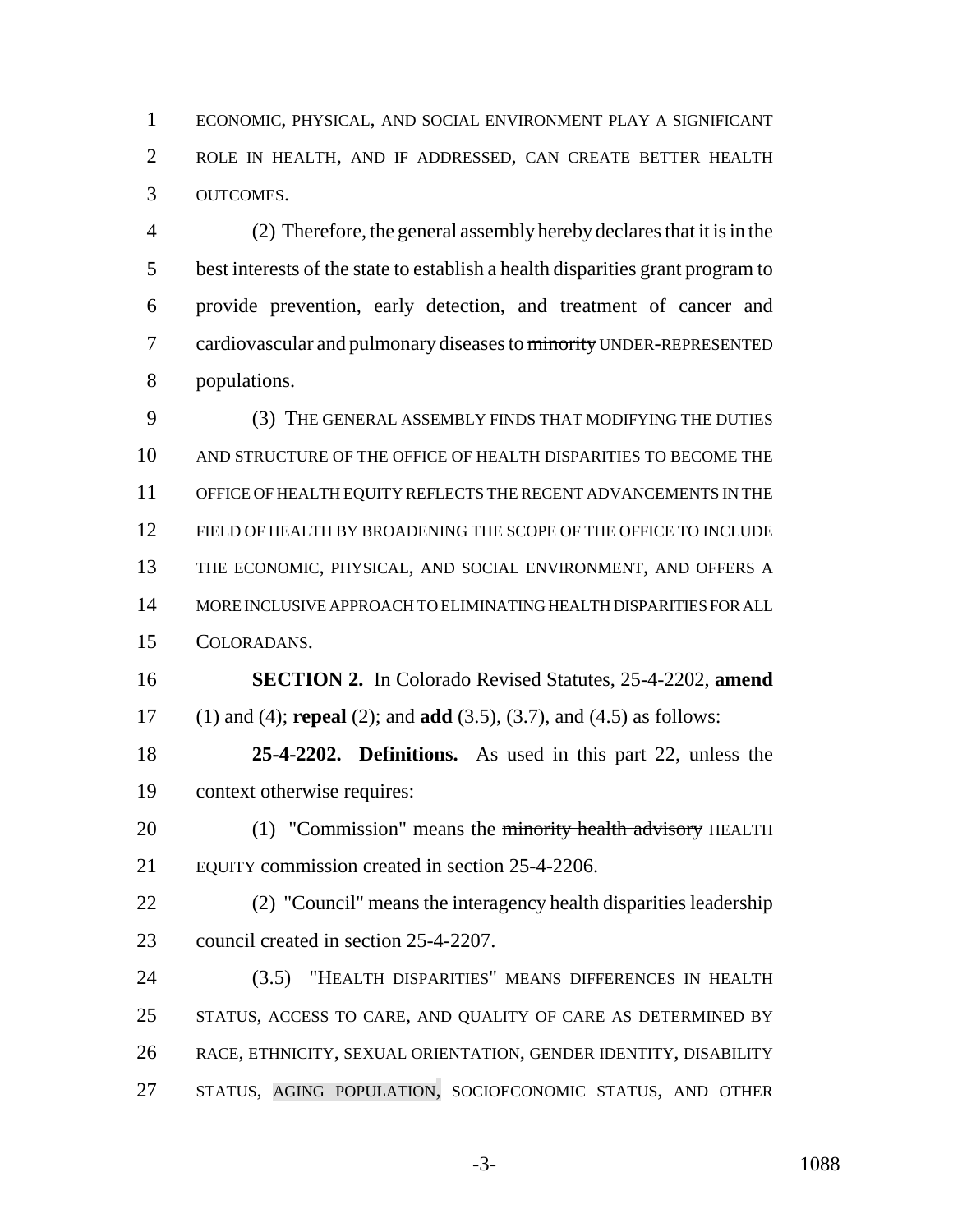FACTORS.

 (3.7) "HEALTH EQUITY" MEANS ACHIEVING THE HIGHEST LEVEL OF HEALTH FOR ALL PEOPLE AND ENTAILS FOCUSED EFFORTS TO ADDRESS AVOIDABLE INEQUALITIES BY EQUALIZING THOSE CONDITIONS FOR HEALTH FOR ALL GROUPS, ESPECIALLY FOR THOSE THAT HAVE EXPERIENCED SOCIOECONOMIC DISADVANTAGES OR HISTORICAL INJUSTICES.

 (4) "Office" means the office of health disparities EQUITY created in section 25-4-2204.

 (4.5) "SOCIAL DETERMINANTS OF HEALTH" MEANS LIFE-ENHANCING RESOURCES, SUCH AS FOOD, HOUSING, ECONOMIC AND SOCIAL RELATIONSHIPS, TRANSPORTATION, EDUCATION, AND HEALTH CARE, WHOSE DISTRIBUTION ACROSS POPULATIONS EFFECTIVELY DETERMINES THE LENGTH AND QUALITY OF LIFE.

 **SECTION 3.** In Colorado Revised Statutes, 25-4-2203, **amend** (3) as follows:

 **25-4-2203. Health disparity grant program - rules.** (3) The commission shall APPOINT A REVIEW COMMITTEE TO review the applications received pursuant to this section and make recommendations 19 to the state board COMMISSION regarding the entities that may receive grants and the amounts of the grants. THE COMMISSION SHALL FINALIZE THE RECOMMENDATIONS FOR FUNDING AND PROVIDE THEM TO THE STATE BOARD. Within thirty days after receiving the commission's recommendations, the state board shall award grants to the selected entities, specifying the amount and duration of each award. A grant awarded pursuant to this section shall not exceed three years without renewal.

**SECTION 4.** In Colorado Revised Statutes, 25-4-2204, **amend**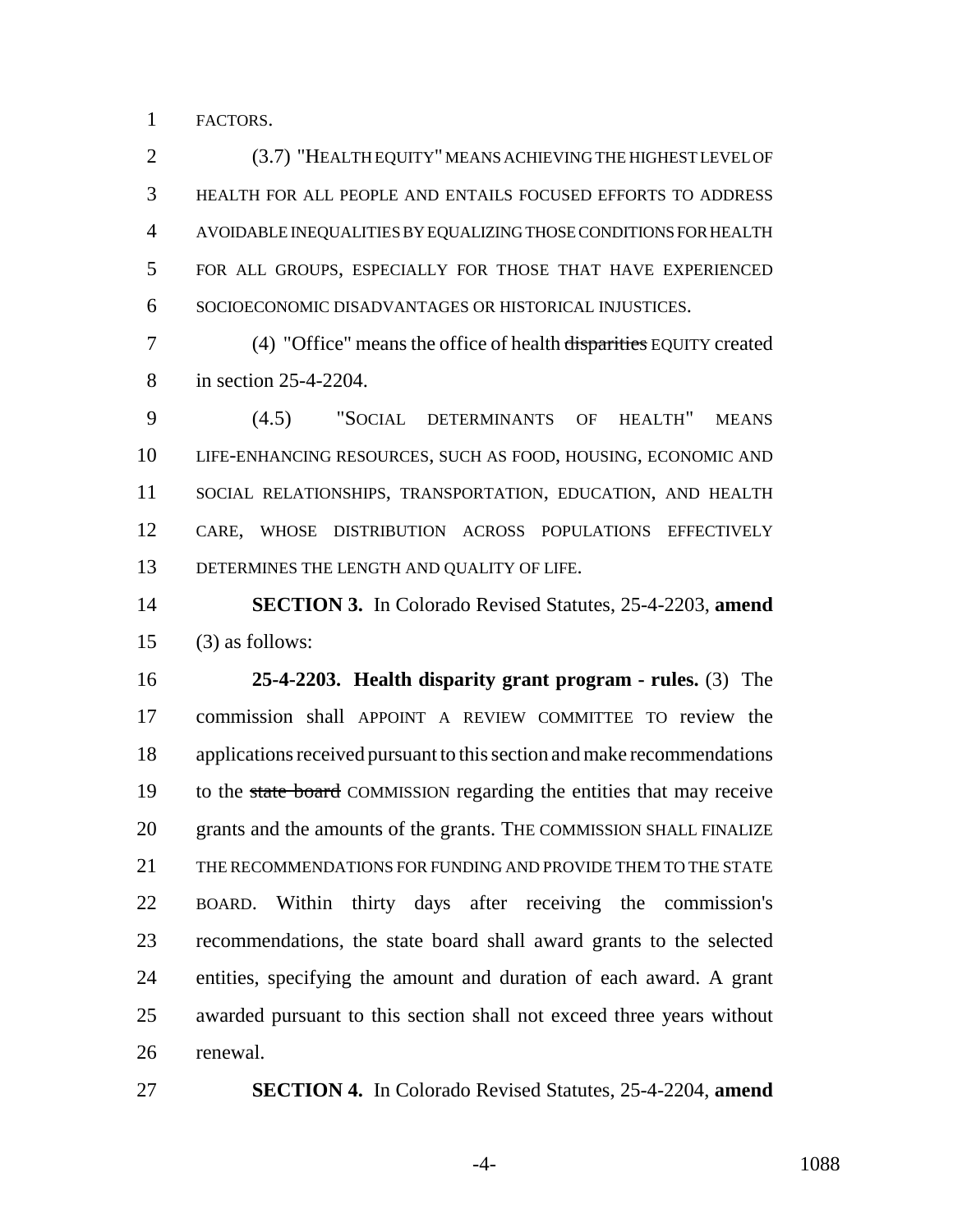(1) as follows:

 **25-4-2204. Office of health equity - creation.** (1) There is hereby created in the department of public health and environment the 4 office of health disparities EQUITY. The executive director of the department, subject to the provisions of section 13 of article XII of the state constitution, shall appoint the director of the office, who shall be the head of the office.

 **SECTION 5.** In Colorado Revised Statutes, 25-4-2205, **amend** (1), (2) introductory portion, (2) (b), (2) (d), (2) (e), (2) (j), and (3); **repeal** (2) (k); and **add** (2) (l) and (2) (m) as follows:

 **25-4-2205. Powers and duties of office of health equity.** (1) The purpose of the office is to serve in a coordinating, educating, and capacity-building role for state and local public health programs and 14 community-based organizations, The office shall be dedicated to eliminating racial, ethnic, and rural health disparities in Colorado by fostering systems change and capacity-building through collaboration 17 with multiple sectors impacting minority health and with input from a 18 variety of multicultural professionals PROMOTING HEALTH EQUITY IN COLORADO BY IMPLEMENTING STRATEGIES TAILORED TO ADDRESS THE VARYING COMPLEX CAUSES OF HEALTH DISPARITIES, INCLUDING THE ECONOMIC, PHYSICAL, AND SOCIAL ENVIRONMENT. THE OFFICE SHALL WORK COLLABORATIVELY WITHIN THE DEPARTMENT AND WITH AFFECTED STAKEHOLDERS TO SET PRIORITIES, COLLECT AND DISSEMINATE DATA, AND 24 ALIGN RESOURCES WITHIN THE DEPARTMENT AND ACROSS OTHER STATE AGENCIES.

26 (2) The office shall have HAS the following powers, duties, and functions:

-5- 1088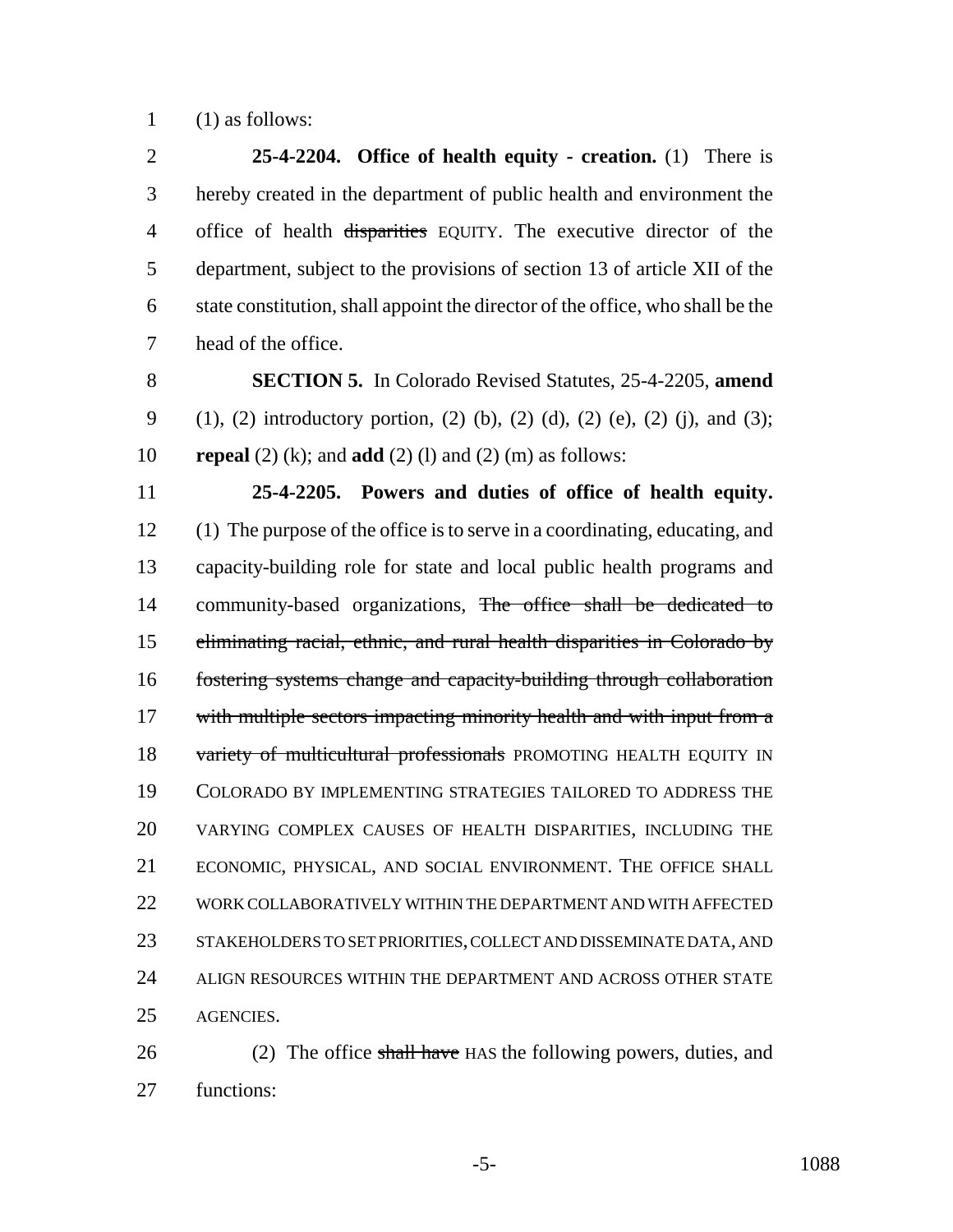(b) LEADING AND coordinating with and providing advice to the 2 department THE DEPARTMENT'S HEALTH EQUITY EFFORTS; (d) Providing education to the public on racial and ethnic health 4 disparities and cultural competence HEALTH EQUITY, HEALTH DISPARITIES, AND THE SOCIAL DETERMINANTS OF HEALTH; (e) Improving COORDINATING THE interpretation and translation 7 services within public health systems THE DEPARTMENT AND OFFERING TECHNICAL ASSISTANCE TO OTHER STATE AND LOCAL AGENCIES; 9 (j) Coordinating and staffing the minority health advisory EQUITY commission created in section 25-4-2206; (k) Coordinating and supporting an interagency health disparities 12 leadership council created in section 25-4-2207. (l) BUILDING COLLABORATIVE PARTNERSHIPS WITH COMMUNITIES 14 TO IDENTIFY AND PROMOTE HEALTH EQUITY STRATEGIES; AND (m) DEVELOPING COMMUNICATIONS STRATEGIES REGARDING HEALTH EQUITY. (3) The office shall report to the executive director of the 18 department or to the chief medical officer of the department HIS OR HER DESIGNEE, at the discretion of the executive director. **SECTION 6.** In Colorado Revised Statutes, 25-4-2206, **amend** (1), (2) (a), (3) introductory portion, (3) (a), (3) (b), and (5); and **repeal**  $(3)$  (c) as follows: **25-4-2206. Health equity commission - creation - repeal.** 24 (1) There is hereby created in the office the minority health  $\frac{1}{\text{advisory}}$ 25 EQUITY commission. The purpose of the commission is to Provide a formal mechanism for community members to raise awareness of 27 minority health needs, issues, and resources and to give input on health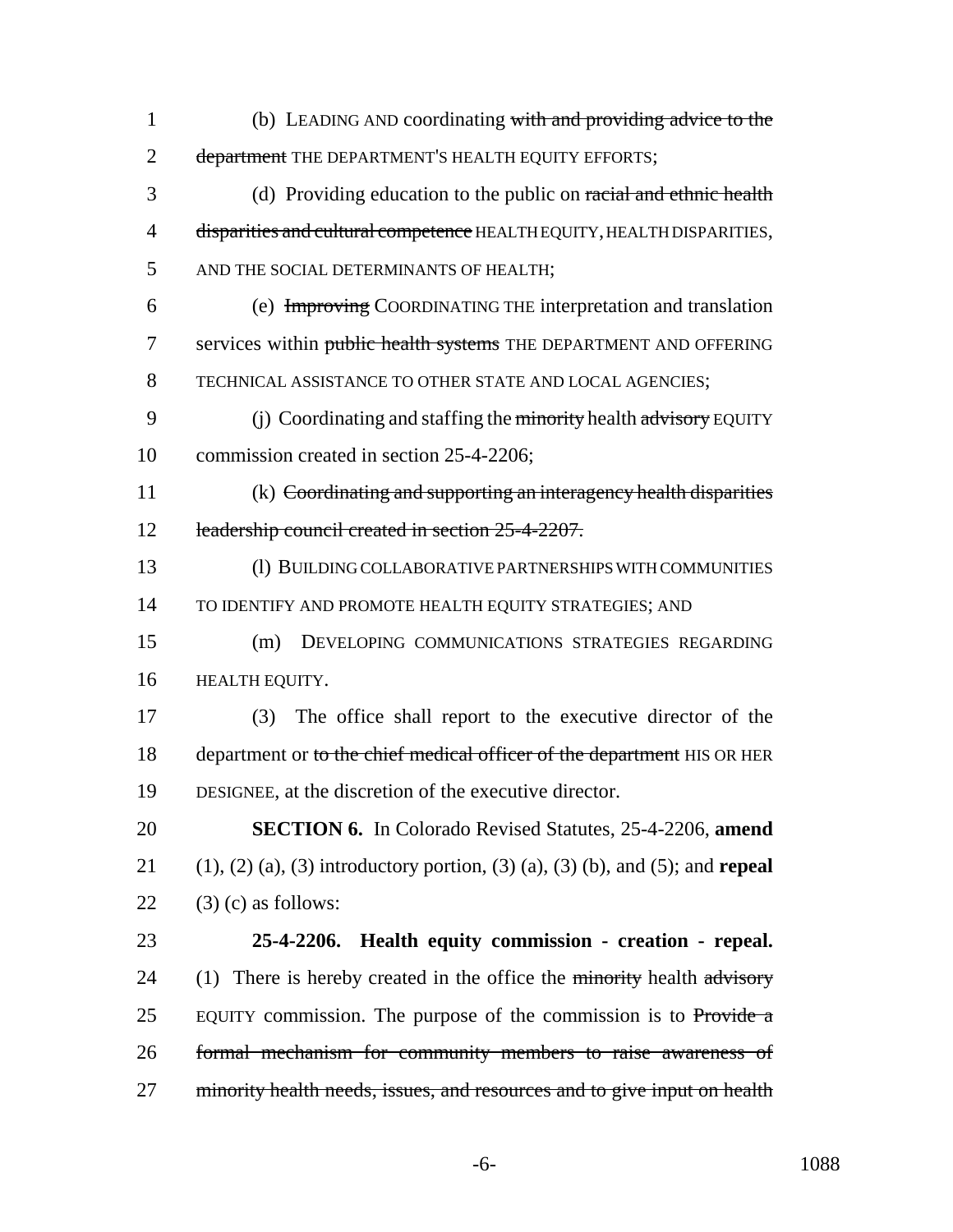1 programming at the level of the executive director of the department; help 2 the department determine culturally innovative data collection strategies; and strengthen collaboration between the department and minority communities to ensure that programs and services meet minority health 5 needs SERVE AS AN ADVISOR TO THE OFFICE ON HEALTH EQUITY ISSUES, SPECIFICALLY FOCUSING ON ALIGNMENT, EDUCATION, AND CAPACITY-BUILDING FOR STATE AND LOCAL HEALTH PROGRAMS AND COMMUNITY-BASED ORGANIZATIONS. THE COMMISSION SHALL BE DEDICATED TO PROMOTING HEALTH EQUITY AND ELIMINATING HEALTH DISPARITIES.

11 (2) (a) The commission shall consist CONSISTS of the following 12 thirteen FIFTEEN members, who shall be appointed ARE as follows:

13 (I) THE SPEAKER OF THE HOUSE OF REPRESENTATIVES SHALL 14 APPOINT one member of the house of representatives; who shall be 15 appointed by the speaker of the house of representatives;

16 (II) THE PRESIDENT OF THE SENATE SHALL APPOINT one member 17 of the senate; who shall be appointed by the president of the senate;

18 (III) THE EXECUTIVE DIRECTOR OF THE DEPARTMENT SHALL 19 APPOINT ten members who represent, to the extent practical, Colorado's 20 DIVERSE ethnic, racial, SEXUAL ORIENTATION, GENDER IDENTITY, 21 DISABILITY, AGING POPULATION, SOCIOECONOMIC, and geographic 22 diversity appointed by the executive director of the department. At a 23 minimum, there shall be one member who represents African Americans 24 and Blacks in Colorado, one member who represents Asian Americans 25 and Pacific Islanders in Colorado, one member who represents native 26 American Indians in Colorado, and one member who represents Latinos 27 and Hispanics in Colorado; BACKGROUNDS. EACH PERSON APPOINTED TO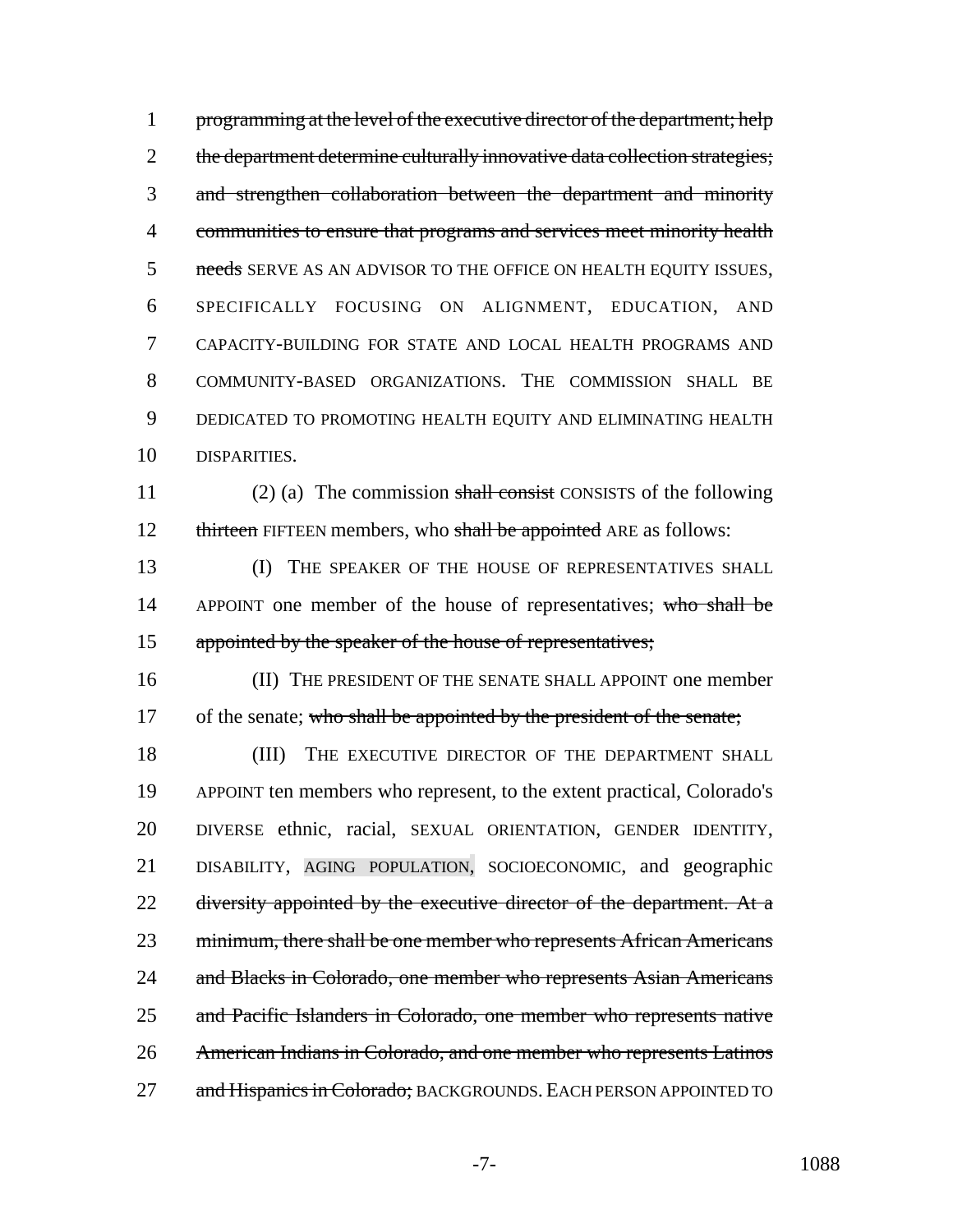| $\mathbf{1}$   | THE COMMISSION MUST HAVE DEMONSTRATED EXPERTISE IN AT LEAST             |
|----------------|-------------------------------------------------------------------------|
| 2              | ONE, AND PREFERABLY TWO, OF THE FOLLOWING AREAS:                        |
| 3              | AFRICAN-AMERICAN, BLACK, ASIAN-AMERICAN, PACIFIC<br>(A)                 |
| $\overline{4}$ | ISLANDER, NATIVE AMERICAN, HISPANIC, LATINO, AGING POPULATION,          |
| 5              | LESBIAN, GAY, BISEXUAL, TRANSGENDER, DISABLED, LOW SOCIOECONOMIC        |
| 6              | STATUS, AND GEOGRAPHIC COMMUNITY HEALTH ISSUES;                         |
| 7              | (B) DATA COLLECTION, AGGREGATION, OR DISSEMINATION;                     |
| 8              | (C) EDUCATION;                                                          |
| 9              | (D) HOUSING;                                                            |
| 10             | (E) HEALTHY COMMUNITY DESIGN;                                           |
| 11             | (F) COMMUNITY ENGAGEMENT;                                               |
| 12             | (G) LOCAL PUBLIC HEALTH;                                                |
| 13             | (H) NONPROFITS, FOUNDATION, OR GRANT-MAKING;                            |
| 14             | (I) ENVIRONMENTAL HEALTH;                                               |
| 15             | (J) BEHAVIORAL HEALTH; OR                                               |
| 16             | (K) THE PROVISION OF HEALTH CARE SERVICES.                              |
| 17             | (IV) The executive director of the department, OR HIS OR HER            |
| 18             | DESIGNEE, shall serve as an ex officio member of the commission;        |
| 19             | (V) THE EXECUTIVE DIRECTOR OF THE DEPARTMENT OF HUMAN                   |
| 20             | SERVICES, OR HIS OR HER DESIGNEE; AND                                   |
| 21             | (VI) THE EXECUTIVE DIRECTOR OF THE DEPARTMENT OF HEALTH                 |
| 22             | CARE POLICY AND FINANCING, OR HIS OR HER DESIGNEE.                      |
| 23             | (3) The commission shall have HAS the following powers and              |
| 24             | duties:                                                                 |
| 25             | (a) Providing a formal mechanism for the public to give input to        |
| 26             | the department at the level of the executive director of the department |
| 27             | OFFICE;                                                                 |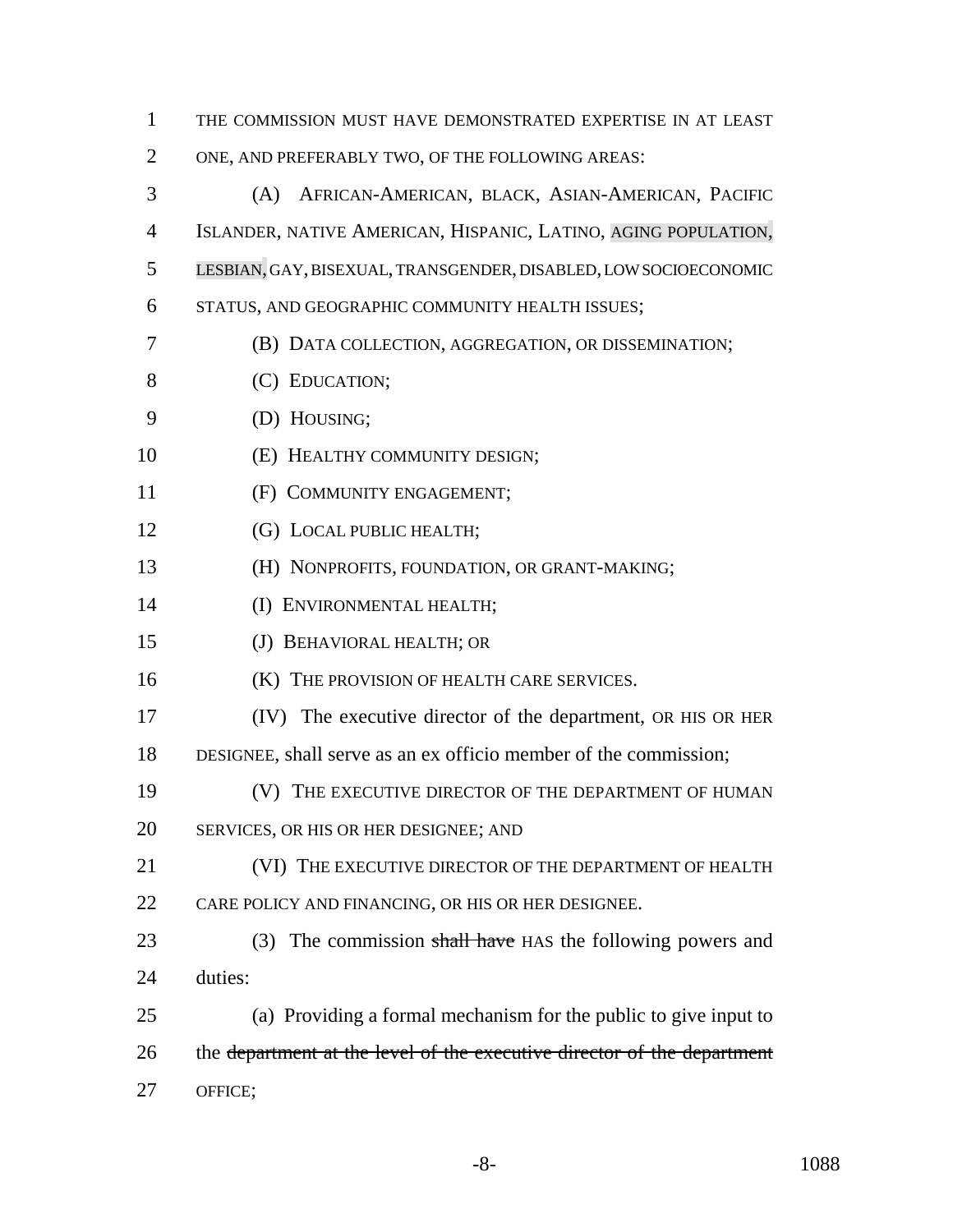(b) Advising the executive director of the department and the 2 department THROUGH THE OFFICE on: determining culturally innovative data collection strategies; (I) DETERMINING INNOVATIVE DATA COLLECTION AND DISSEMINATION STRATEGIES; (II) ALIGNING THE DEPARTMENT'S HEALTH EQUITY EFFORTS AND THE HEALTH DISPARITIES GRANT PROGRAM CREATED IN SECTION 25-4-2203; (III) STRENGTHENING COLLABORATIVE PARTNERSHIPS WITH COMMUNITIES IMPACTED BY HEALTH DISPARITIES TO IDENTIFY AND PROMOTE HEALTH EQUITY STRATEGIES; AND **(IV) PROMOTING WORKFORCE DIVERSITY.**  (c) Strengthening collaboration between the department and 14 minority communities; (5) This section is repealed, effective July 1, 2017 2023. Prior to the repeal of this section, the commission shall be reviewed as provided 17 for in section 2-3-1203 (3), C.R.S. **SECTION 7.** In Colorado Revised Statutes, **repeal** 25-4-2207. **SECTION 8.** In Colorado Revised Statutes, 2-3-1203, **repeal** (3) (dd) (V); and **add** (3) (jj.5) as follows: **2-3-1203. Sunset review of advisory committees.** (3) The 22 following dates are the dates for which the statutory authorization for the designated advisory committees is scheduled for repeal: (dd) July 1, 2017: 25 (V) The minority health advisory commission in the department 26 of public health and environment created in section 25-4-2206, C.R.S.; (jj.5) SEPTEMBER 1, 2023: